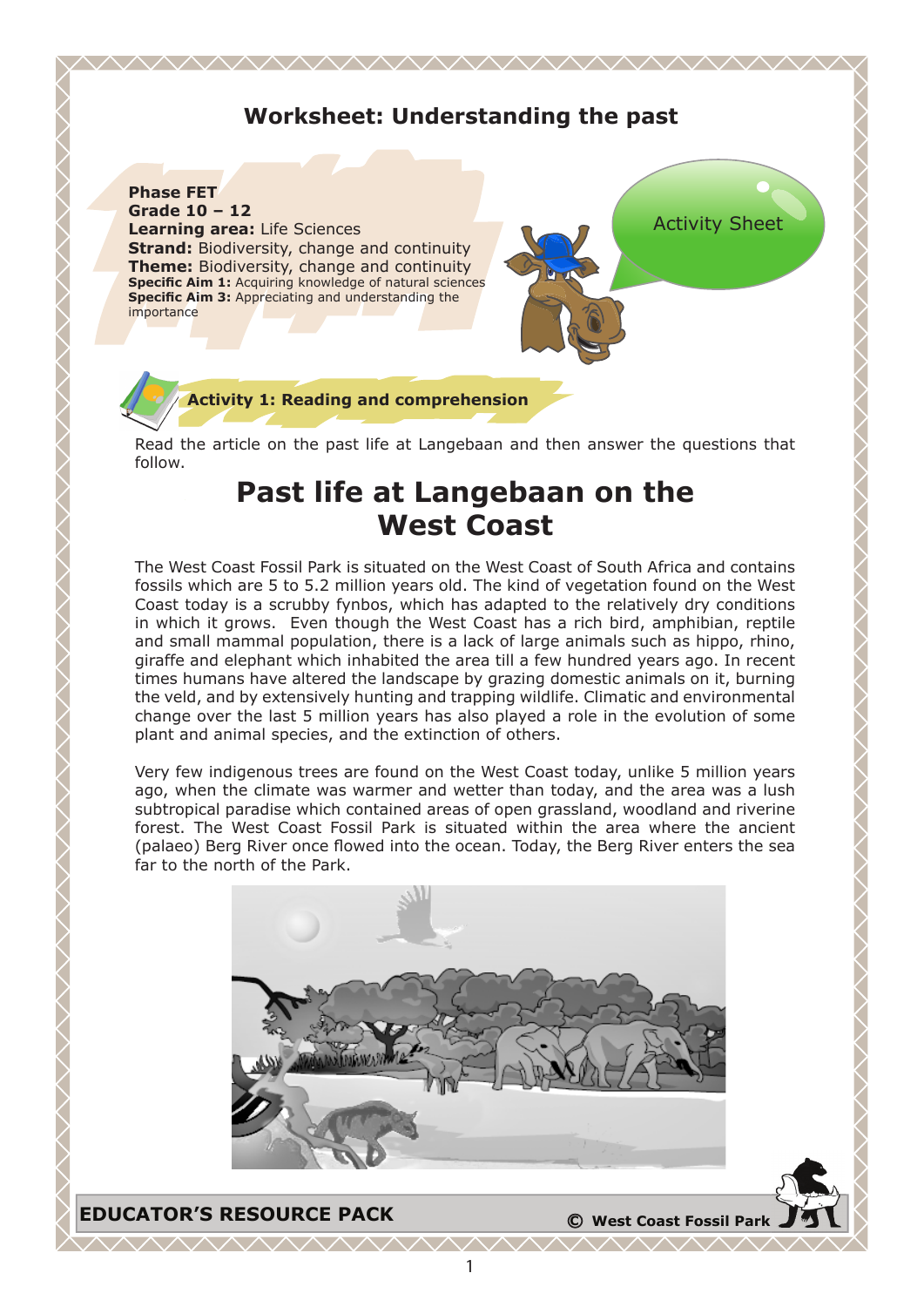Many animals, now extinct, lived in the riverine forests, on the wooded savannah plains, and in the sea and on offshore islands. Some 5 million years ago sea level was much higher than its present level and it covered the area between Saldanha Bay and St Helena Bay. The mainland coast followed a line of granite hills north and south from Langebaanweg, where what is believed to be the mouth of the palaeo-Berg River formed an estuary. A few kilometres offshore were several islands formed by the high ground around Vredenburg and south towards to Yzterfontein.

<u>AAAAAAAAAAAAAAAAAAAAAAAAA</u>

Living along the sea shores and on these islands were true seals (*Homiphoca capensis*) and various penguin species. The true seal, a relative of the living crab-eating seal of Antarctica, also lived on and around the islands. Many of the seabirds and seals probably crossed the narrow channel from their island homes to feed near the Berg River estuary on the mainland.

Apart from the marine species already mentioned, many mammals like the hippopotamus and giant pig inhabited the river and riverside forests, while the sivathere, a member of the giraffe family, which had a short neck and large "horns" lived in both grasslands and open woodland and was a mixed feeder (ie. grazer and browser). A long-necked giraffe, very similar to the living species, and an okapi-like giraffid (*Palaeotragus*) also lived in the dense forests and woodland along the palaeo-Berg River.

The giraffes and other large herbivores were preyed upon by one of the most unusual mammals recorded at Langebaanweg. This was the bear (*Agriotherium africanum*) which was of gigantic proportions. This animal was one of the largest terrestrial carnivores to inhabit Sub-Saharan Africa. Animals such as the extinct elephant-like gomphothere (*Anancus capensis*) also made this lush area their home.

Other unusual animals that lived in the Langebaanweg area were the giant wolverine (*Plesiogulo monspessulanus*), sabre-toothed cats, three-toed horses (*Hipparion*), and an extinct buffalo. The nearest living relatives of the wolverine are found in Arctic regions, while giant pigs are now limited to parts of North and South America. The sabre-toothed cats, three-toed horse and other mammals such as the sivathere have no living descendants in the area, but relatives of many of the Langebaanweg species still occur commonly in Africa today. They include aardvark, foxes, mongooses, elephant, dassie, rhinoceros, and a variety of antelopes, rodents, birds, reptiles and amphibians. A small number of shark species and invertebrate fauna are extinct.



Invertebrates such as snails and mussels, and vertebrates, including mammals, birds, reptiles and amphibians that lived in and around the estuary were buried and preserved in a variety of different environments around Langebaanweg, such as river channels, inter-tidal mudflats, salt marsh and floodplain sediments. The river channel deposits include the remains of animals washed down from inland habitats as well as from the estuary. The result is a very rich and diverse bone bed dominated by skeletons of the extinct giraffid, *Sivatherium hendeyi.* At the same time, phosphate rich deposits formed in the ancient estuary as a result of an abundance of organic matter from the nutrient rich sea water.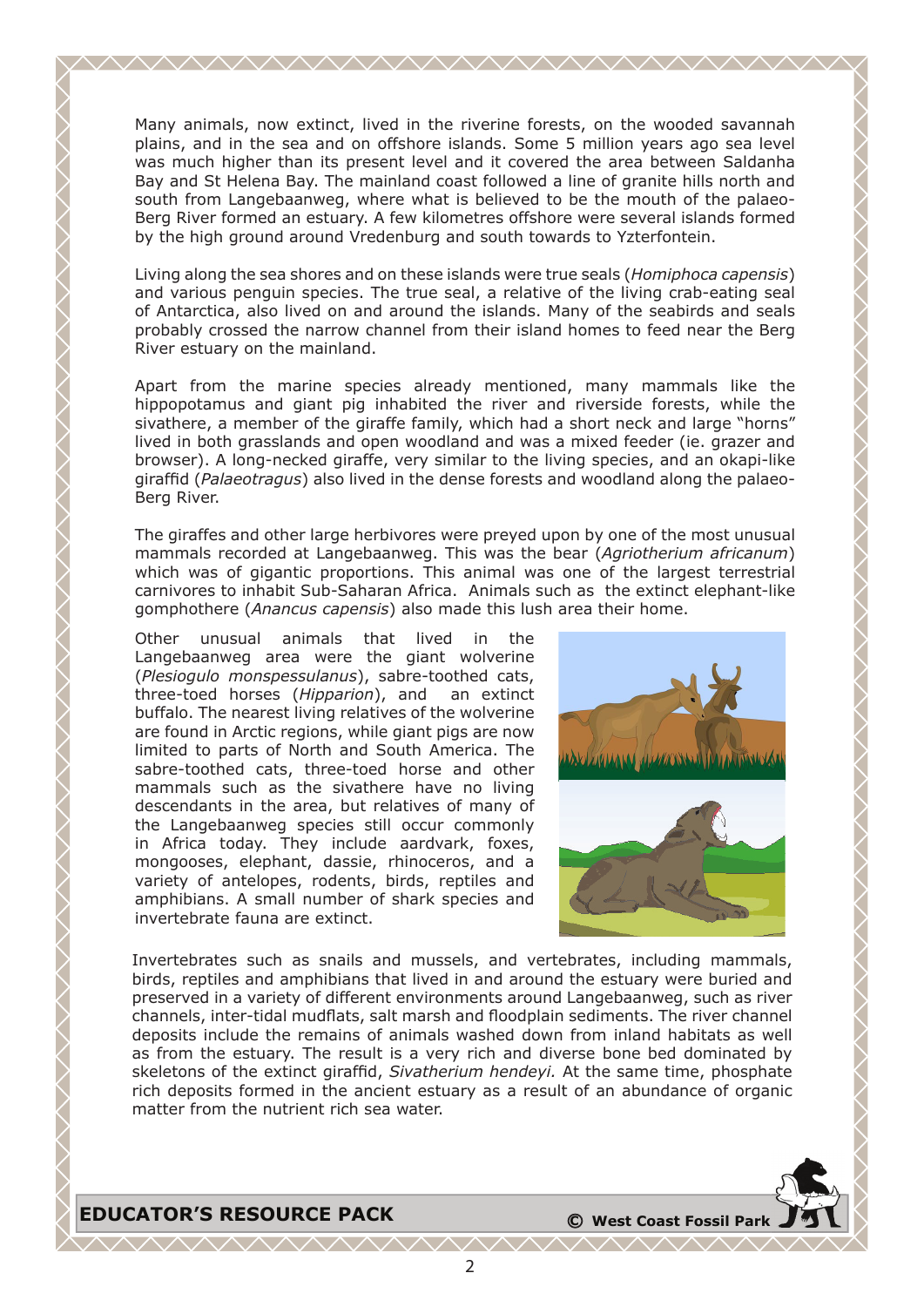This organic and phosphate rich matter settled on the estuarine and sea floors, forming the phosphate minerals which were to be mined some 5 million years later. Gradually, over a period of 4 million years, sea levels changed to present levels, consequently, the coastline migrated seaward leaving the site of the ancient estuary about 16 km inland, in an area now known as 'Langebaanweg'. Subsequent climatic changes, coupled with the recent catastrophic impact of human activity, have converted the area from a wildlife paradise to one of relative desolation.

The fossil rich deposits first came to light when Dr Ronald Singer (from the anatomy department at the University of Cape Town) visited Baard's Quarry (Baard's Quarry is near to Langebaanweg airforce base) in 1958. He was accompanied by Dr Hooijer (from Leiden University) and Dr Crompton (Director of the South African Museum). The mine superintendent showed them a small collection of unusual phosphate samples and bones collected by one of the mine employees. In amongst this sample was an ankle bone of an extinct shortnecked giraffe belonging to the sivathere group and a tooth of an extinct elephant.



Expansion of phosphate mining activities in the 1960s led to the uncovering of more 5 million year old plant and animal fossils. The South African Museum, under the leadership of Dr Brett Hendey, then became involved in collecting and preserving fossils as the mining progressed. It was soon evident that 'E' quarry, the name of the area from which the fossils were recovered, would yield fossils of unprecedented quality and quantity enabling Dr Hendey to assemble one of the largest collections of terrestrial fossils dating to around 5 million years in the world.

In 1993, mining operations stopped and a 14 ha fossil-rich area within the mine property was declared a National Monument Site. In 1996 the West Coast Fossil Park project started, as a



joint venture between the mining company Samancor (the holding company for Chemfos, and now a subsidiary of BHP Billiton) and the South African Museum (now part of Iziko Museums of Cape Town). The West Coast Fossil Park was opened on the 22nd September 1998 to bring palaeontology to the public. Today you can visit the fossil dig site that has been opened up by Dr Roger Smith and his team over the past 12 years. Here you can see hundreds of bones of extinct animals lying in the ancient river bed just as they were buried, over 5 million years ago.



Some 230 animal species, of which about 80 are mammals, have been recovered since the mining operations first began. Many of them represent new fossil species, and many of these are the earliest representatives of the taxa (groups) to which they belong. The remains of many sivatheres were found in one of the river channel deposits. It is believed that these animals were drowned in catastrophic flood events, resulting in a "catastrophic mortality" profile type accumulation.

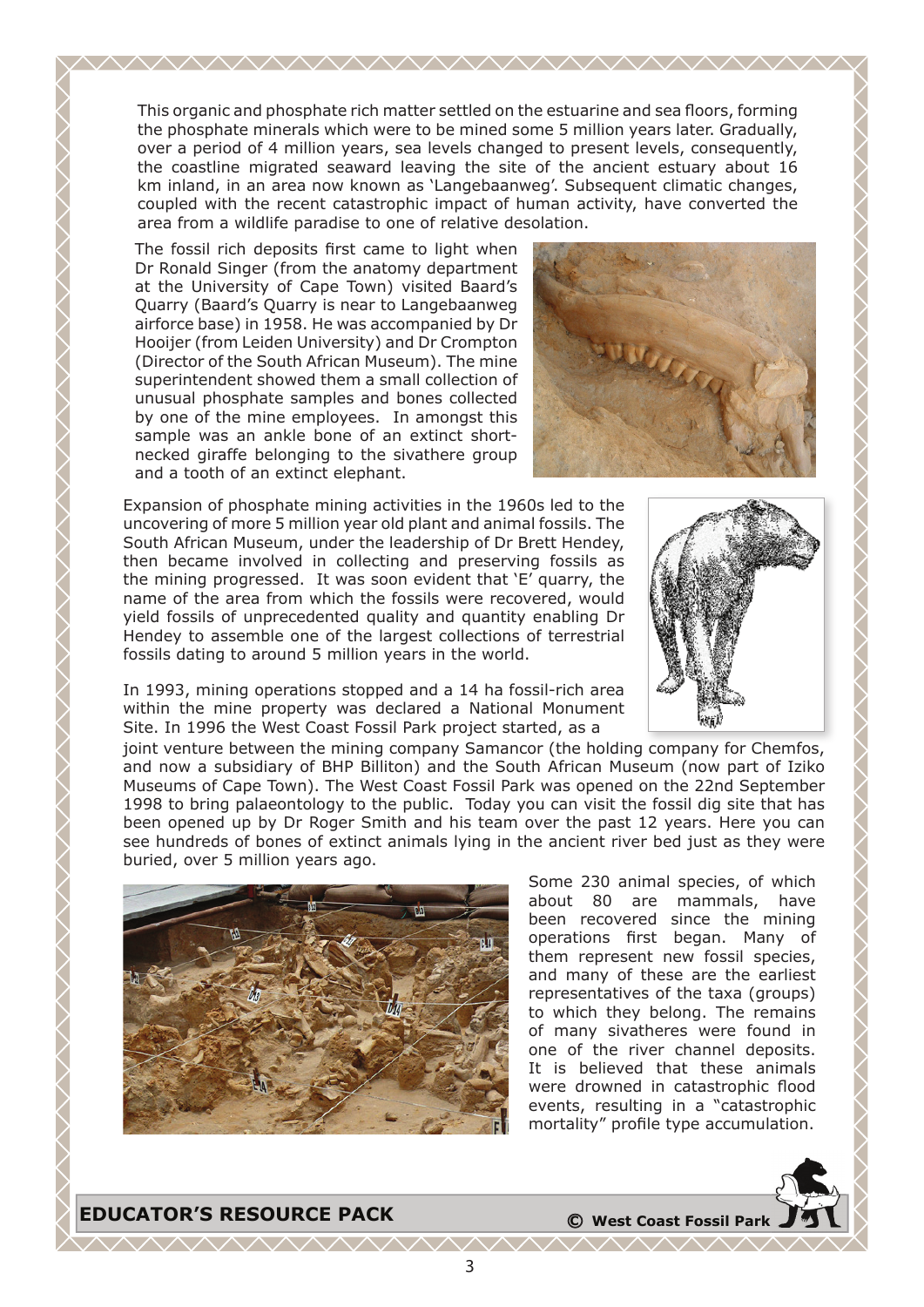Hundreds of thousands of mammal bones and teeth have been collected. Only a small portion of these have been cleaned, repaired, sorted and studied.

<u>AAAAAAAAAAAAAAAAAAAAAAAAAA</u>

#### **Fossils have attracted leading overseas scientists**

Langebaanweg is scientifically important nationally and internationally for a number of reasons. The Langebaanweg fossil site is extremely rich in well preserved specimens, and in the diversity of species represented. These fossils have attracted the interest of leading overseas scientists and local researchers.

The many different animal groups represented have provided significant scientific data relevant to understanding their evolution and biogeography. Langebaanweg is the richest pre-Pleistocene site in Southern Africa. It records an era otherwise unknown in this region and thus provides a reference for comparison with other important sites in East Africa and Europe.

Langebaanweg is probably the richest fossil bird site in the world older than 2 million years. Of the more than 10,000 specimens which have been preliminarily studied, around 80 species are represented from a wide spectrum of families and orders, and ranging from tiny seed eaters to an ostrich which was slightly larger than the modern species. For some of the bird groups Langebaanweg represents their only appearance in the fossil record older than the Pleistocene.

Both local and foreign palaeontologists and geologists have studied the fossils, and the deposits in which they occur, and this has made it possible to reconstruct a reasonably detailed picture of the West Coast palaeo-habitat. This information is useful when comparing the past with the present and when tackling questions relating to ecological constraints on how plants and fauna operate, evolutionary-pathways, and exactly what impact climate change and humans have had on biodiversity.

#### **The fossil site today**

The West Coast Fossil Park offers students and eco-tourists, an on-site fossil experience, providing opportunities to learn about ancient environments and the climatic changes that have occurred in this region since 5 million years ago. A simple structure covers the excavation site and visitors may view in situ fossils, lying where they were buried 5 million years ago.

The West Coast Fossil Park is open to the public seven days a week for guided tours and school programmes. The Fossil Park is located 110kms north of Cape Town, only one and a half hour's drive along the R27. Turn off on the R45 towards Hopefield. The Fossil Park has a coffee shop that serves light lunches, snacks and teas.

Please visit the Park's Official Website for all relevant visitor information (www. fossilpark.org.za). Alternately you can phone the park on: 022 7661606 for more information, or to arrange school tours or group bookings.

#### **Sources:**

Langebaanweg - A Record of Past Life by Dr Q B Hendey The Cape Odyssey Article, June/July 2002 Media releases by Pippa Haarhoff Illustrations by Cedric Hunter © South African Museum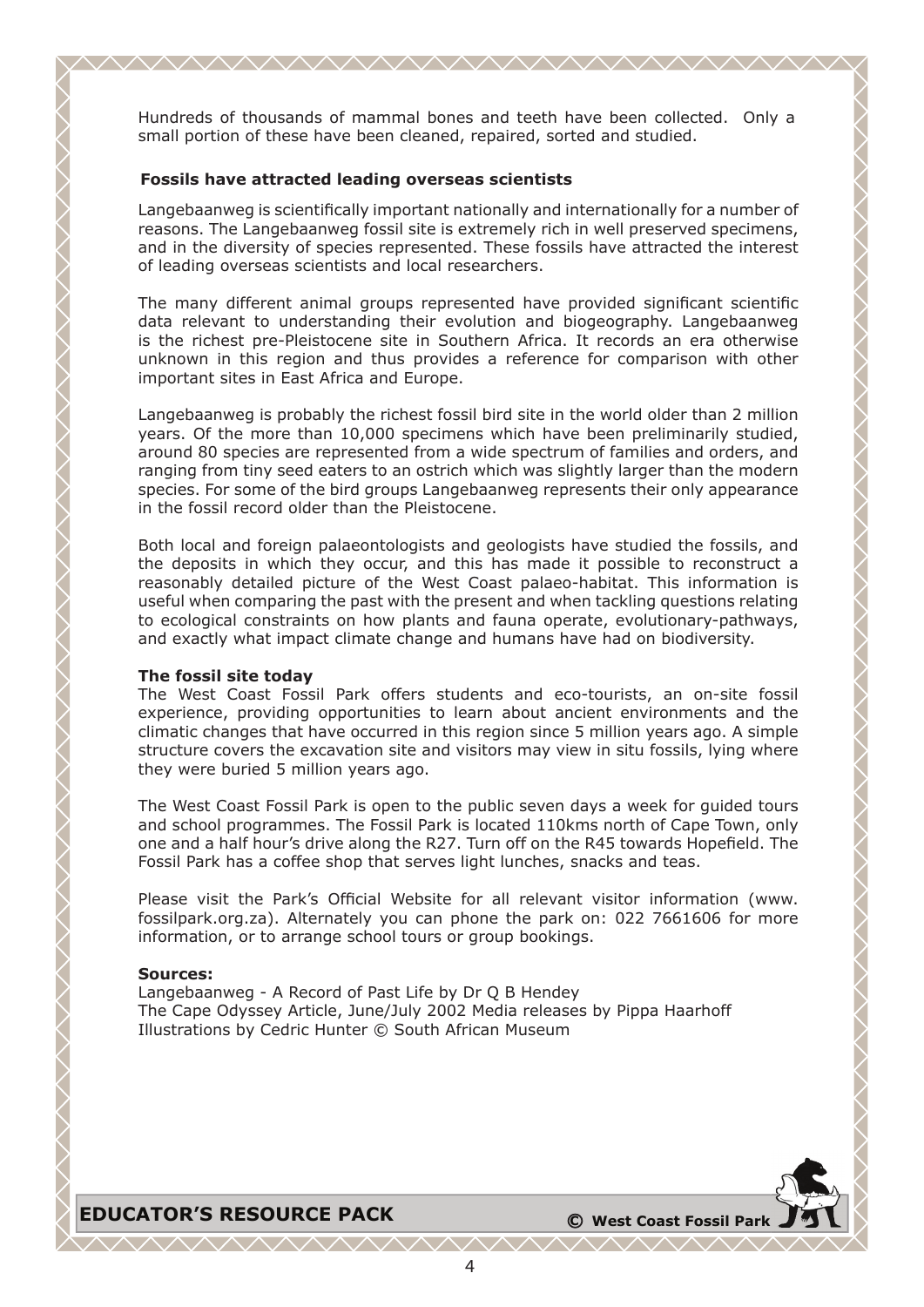#### **QUESTIONS**

- 1. Where is the West Coast Fossil Park situated?
- 2. When was this area a wildlife paradise?
- 3. Describe how the vegetation of that time differs from the West Coast today.

- 4. Look at the picture of the wildlife paradise and identify the two herbivores shown. Give both their common and scientific names.
- 5. Identify three herbivores and carnivores from the West Coast Fossil Park.
- 6. Draw a food chain using the examples from the West Coast Fossil Park.
- 7. What family do sivatheres belong to? Describe what the sivathere looked like.
- 8. Draw a flow chart showing the chain of events that led to the establishment of the West Coast Fossil Park in 1998.
- 9. Why is the West Coast Fossil Park such a leading attraction to scientists from all over the world?
- 10. Explain the following words: extinct, indigenous, terrestrial and 'in situ'.
- 11. Explain, using an example from the passage, what a "catastrophic mortality" profile is.
- 12. What work do a palaeontologist and a geologist do?
- 13. What kind of experience does the West Coast Fossil Park offer to learners and the public?



Imagine you are a zoologist or palaeontologist who is preparing an A4 information poster on an extinct ancient animal mentioned in the passage "Past Life at Langebaan" for a wildlife magazine. You can use the internet, encyclopaedias and books to research your topic. Best of all, use the West Coast Fossil Park website (www.fossilpark.org.za) which will have up to date information on all the animals.

#### **Requirements for assessment:**

- 1. Your poster must be neat and to the point.
- 2. Layout must resemble a poster.
- 3. Check for any spelling and punctuation errors.
- 4. Your poster must include the following details:
	- The animal's name
		- The classification of the animal according to the Linnaeus system
		- Appearance: size, weight, shape of body, fur, scales
		- Means of locomotion: flying, jumping etc
		- Diet: carnivorous, omnivorous etc
		- Habitat: estuary, islands, etc
		- What kind of predators would it have had to defend itself against, and how did it protect itself against these predators?
- 5. Bibliography Indicate the reference material used.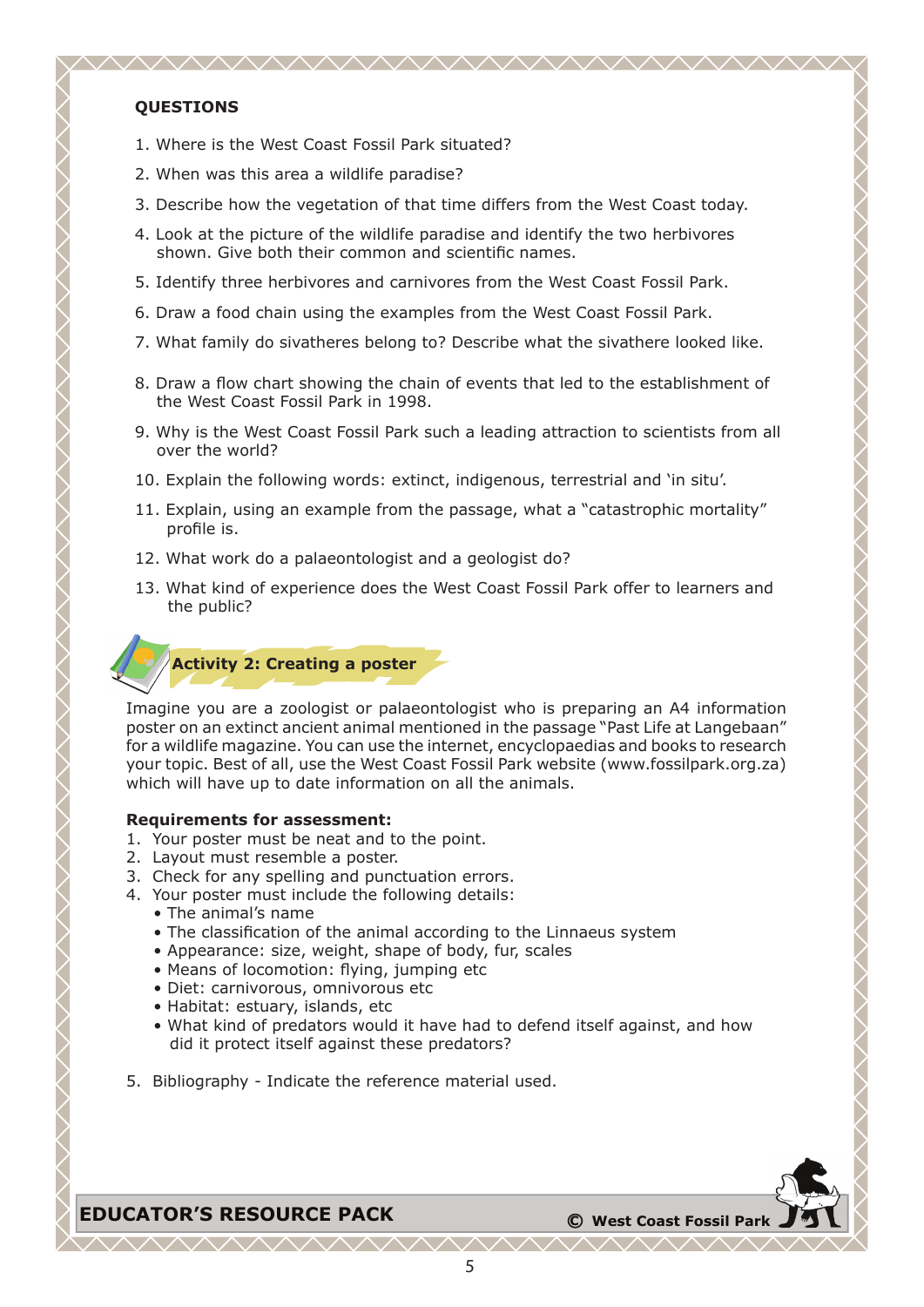# **Teacher notes**

<u>AAAAAAAAAAAAAAAAAAAAAAAAA</u>

#### **Activity 1: Reading and comprehension**

- 1. West Coast of South Africa
- 2. 5 to 5.2 million years ago
- 3. The kind of vegetation found on the west coast today is a scrubby fynbos, which has adapted to the relatively dry conditions in which it grows. The climate was warmer and wetter than today, and the area was a lush subtropical paradise which contained areas of open grassland, woodland and riverine forest.
- 4. Sivathere (*Sivatherium hendeyi*) and the gomphothere (*Anancus capensis*).
- 5. **Herbivores** hippopotamus, giant pig, sivathere ( long-necked giraffe), elephant-like gomphothere, rhinoceros, and a variety of antelopes, three-toed horses, dassies

**Carnivores** - true seals, penguin, giant wolverine, sabre-toothed cats, foxes, mongooses, shark species

- 6. Learners own answer ensure that a producer, herbivore and carnivore is included.
- 7. Giraffidae looked similar to an okapi
- 8. Draw a flow chart showing the chain of events that led to the establishment of the West Coast Fossil Park in 1998.

5 million years ago a herd of sivathere drowned trying to cross the river in flood.

Their bodies floated downstream and many got trapped on an outcrop of phosphate rock jutting out from the north bank of the estuary about 1 km from the sea.

During the following months, the sivathere carcasses were scavenged by hyenas and vultures. As the flesh rotted the skeletons fell apart and bones fell into the pool next to the rock.

Larger animals, like sivatheres and elephants that came to drink at the pool, accidentally trampled on some of the bones, pushing them down into the waterlogged sand and breaking them.

Thousands of tiny bones of shrews, mice and moles came from pellets regurgitated by owls that regularly roosted in the surrounding trees and on the rock.

Over subsequent years, summer dry periods caused the larger animals to congregate around the pool. Some may have got stuck in the quicksand, others got killed by predators. Frogs and small freshwater fishes lived and died in the pool.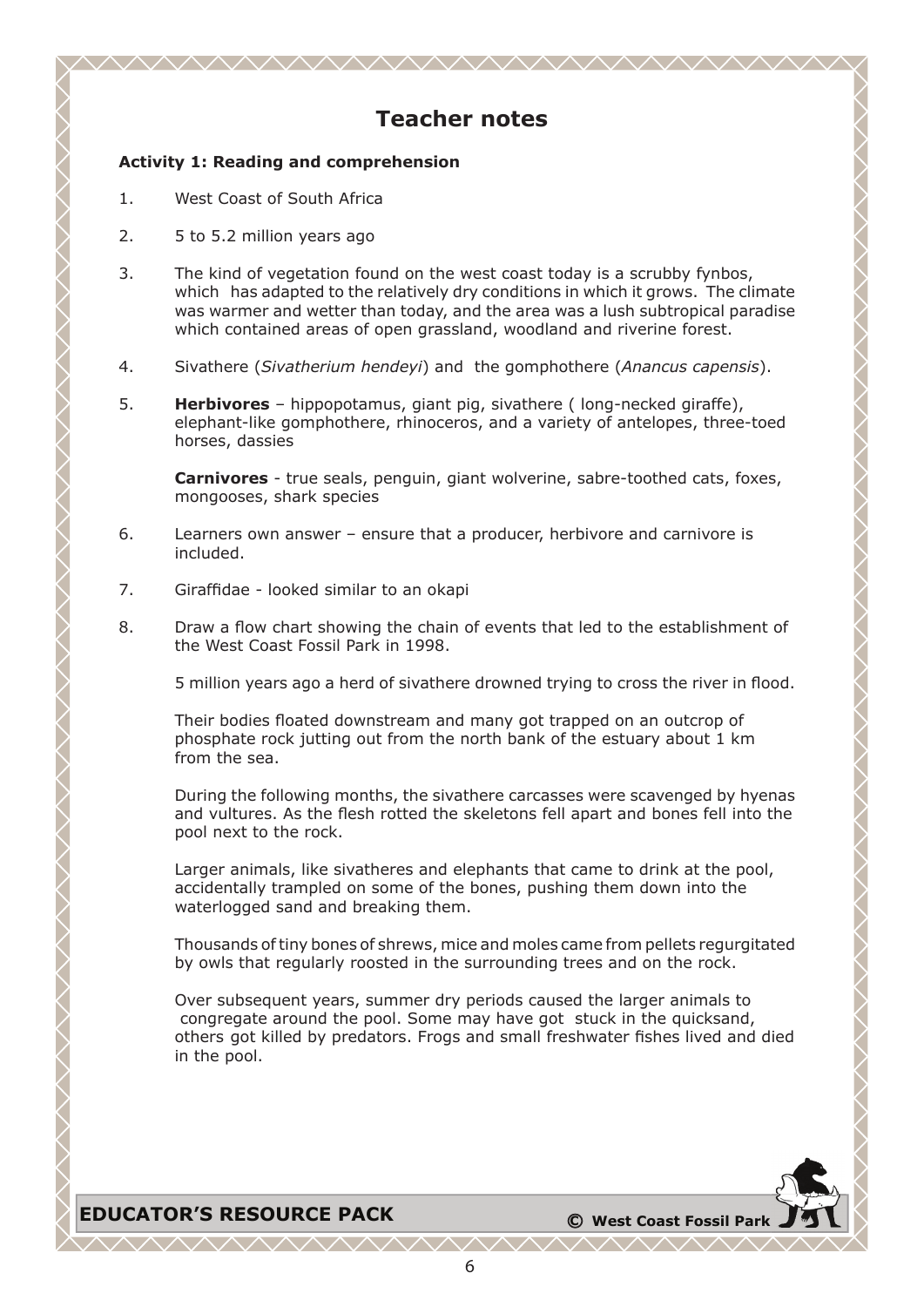Some years, winter storms caused strong south westerly winds resulting in tidal surges that carried whale, dolphin and seal carcasses into the river estuary. One or two carcasses came to rest against the phosphate rock, and as they rotted, their bones too collected in the pool.

Over the next century or so, the sea level gradually rose to flood the area and submerge both the pool and the rock under salt water. The bones then became buried deeper, under layer upon layer of phosphate rich sand (the phosphate being generated by organisms in the upwelling cold currents offshore).

Over the next million years or so, underground water gradually dissolved the deeply buried bones and replaced them, molecule by molecule, with silica and other minerals in the ground, to become fully mineralized fossils.

The fossil bones lay undisturbed 20m underground for another 4 million years until one day in 1976, whilst mining the phosphate sand that buried the bones, the excavator operator accidentally uncovered them.

Fortunately, palaeontologist Dr Brett Hendey of the South African Museum was allowed to rescue the bones. He collected over 1 million specimens and found this ancient bone-bed to be the richest and most diverse accumulation of land animals of early Pliocene age ever found.

The excavations you see today were done by Dr Roger Smith of the Iziko South African Museum , helped by staff from the West Coast Fossil Park. The larger bones were left in place for visitors to view.

- 9. The Langebaanweg fossil site is extremely rich in well preserved specimens and can provide unique information on the environment and climate in the west coast area 5 million years ago - a particularly interesting period as modern genera were emerging. The many different animal groups represented have provided significant scientific data relevant to understanding their evolution and biogeography. Langebaanweg is the richest pre-Pleistocene site in Southern Africa. It records an era otherwise unknown in this region and thus provides a reference for comparison with other important sites in East Africa and Europe. Langebaanweg is probably the richest fossil bird site in the world older than 2 million years.
- 10. extinct  $=$  the end of an organism or group of taxa. The moment of extinction is generally considered to be the death of the last individual of that species

indigenous = In biogeography, a species is defined as indigenous or native to a given region or ecosystem if its presence in that region is the result of only natural processes

 $terrestrial = land living$ 

'in situ' = being in the original position; not having been moved

11. The death of many animals at one time during a flood, drought or earthquake.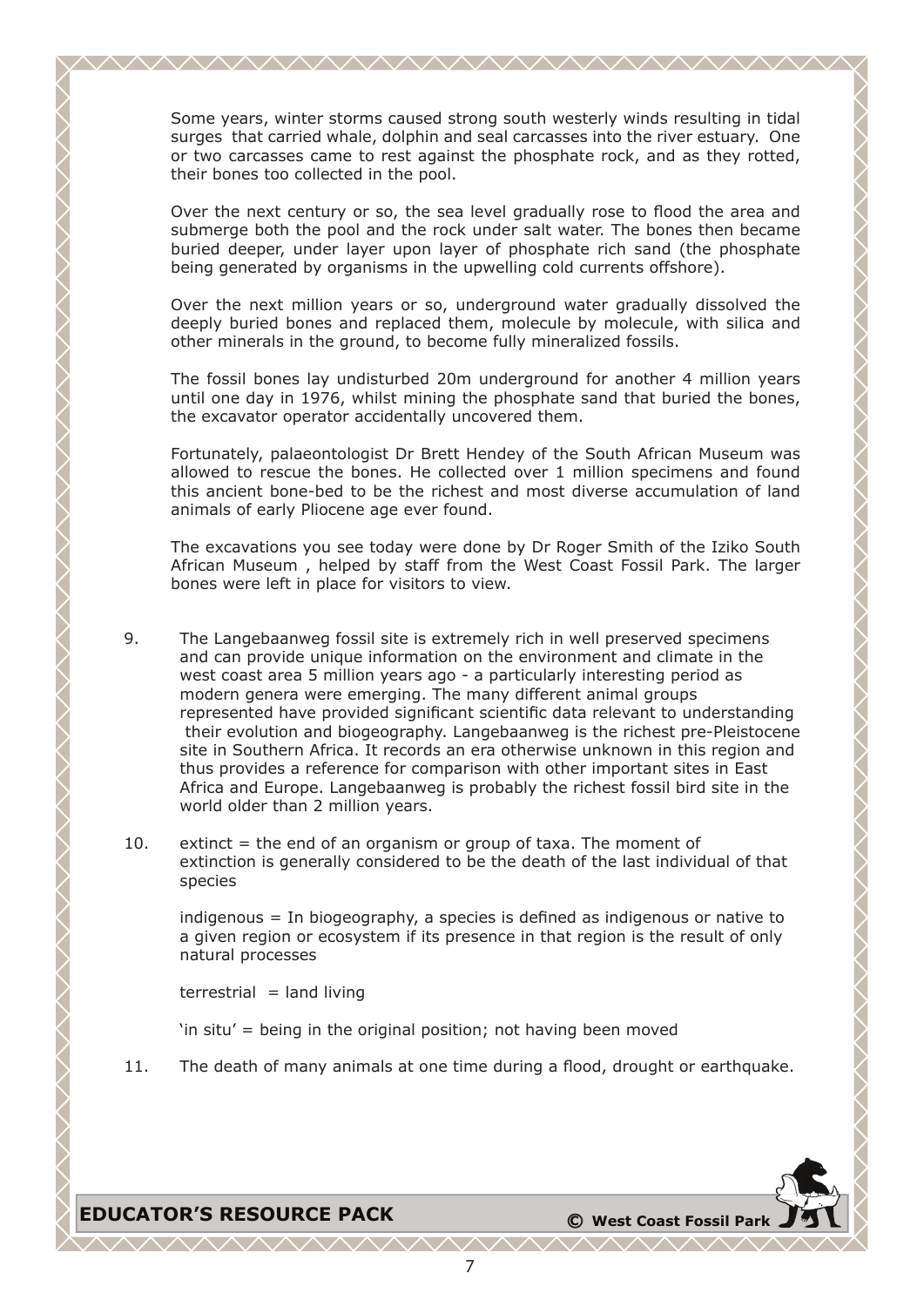12. **Palaeontologist** = A palaeontologist studies the history of life on Earth, mainly through the examination and study of fossils, which are evidence of ancient life, most often found in sedimentary rock. Palaeontologists can do a number of things depending on their interests. They may do lab work - cleaning, identifying, and sorting fossil bones; chemically analyzing material, re-assembling fossil structures, preparing exhibits. They can also do field work involving the discovery of new fossils. They may also prepare scientific papers and come up with new scientific theories based on new, or previously published, information. Finally, some palaeontologists can make a living with a career in teaching.

<u>AAAAAAAAAAAAAAAAAAAAAAAAAAAA</u>

A **geologist** is someone who studies the Earth and the processes which shape it. This field, as one might imagine, is incredibly varied, and geologists can be found working in a large number of subsets within the larger field of geology. People who like the sciences and enjoy being outdoors may find geology an interesting and rewarding career, especially if they are willing to apply themselves to a sometimes extensive field of study.

13. The West Coast Fossil Park offers students and eco-tourists an on-site fossil experience, providing opportunities to learn about ancient environments and the climatic changes that have occurred in this region since 5 million years ago. A simple structure covers the excavation site and visitors may view in situ fossils, lying where they were buried 5 million years ago.

#### **Activity 2: Creating a poster**

Use the rubric on the next page to assess the poster.